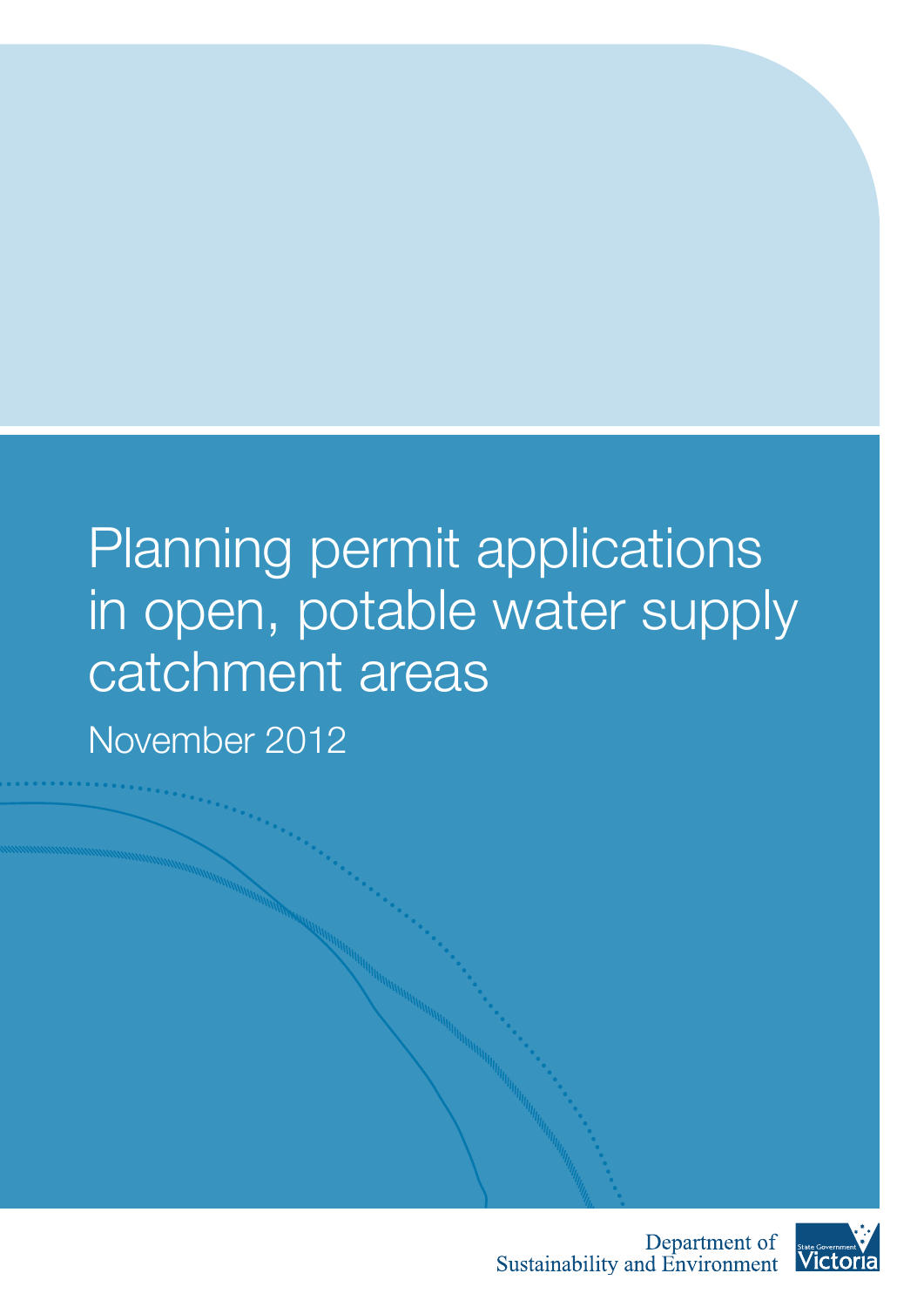Published by the Victorian Government Department of Sustainability and Environment Melbourne November 2012

© The State of Victoria Department of Sustainability and Environment 2012

This publication is copyright. No part may be reproduced by any process except in accordance with the provisions of the Copyright Act 1968.

Authorised by the Victorian Government, 8 Nicholson Street, East Melbourne.

Print managed by Finsbury Green. Printed on recycled paper.

ISBN 978-1-74287-724-2 (print) ISBN 978-1-74287-725-9 (online)

For more information contact the DSE Customer Service Centre 136 186

This document is also available in PDF format on the internet at

### www.dse.vic.gov.au

#### Disclaimer

This publication may be of assistance to you but the State of Victoria and its employees do not guarantee that the publication is without flaw of any kind or is wholly appropriate for your particular purposes and therefore disclaims all liability for any error, loss or other consequence which may arise from you relying on any information in this publication.

#### Accessibility

If you would like to receive this publication in an accessible format, such as large print or audio, please telephone 136 186, or email customer.service@dse.vic.gov.au

Deaf, hearing impaired or speech impaired? Call us via the National Relay Service on 133 677 or visit www.relayservice.com.au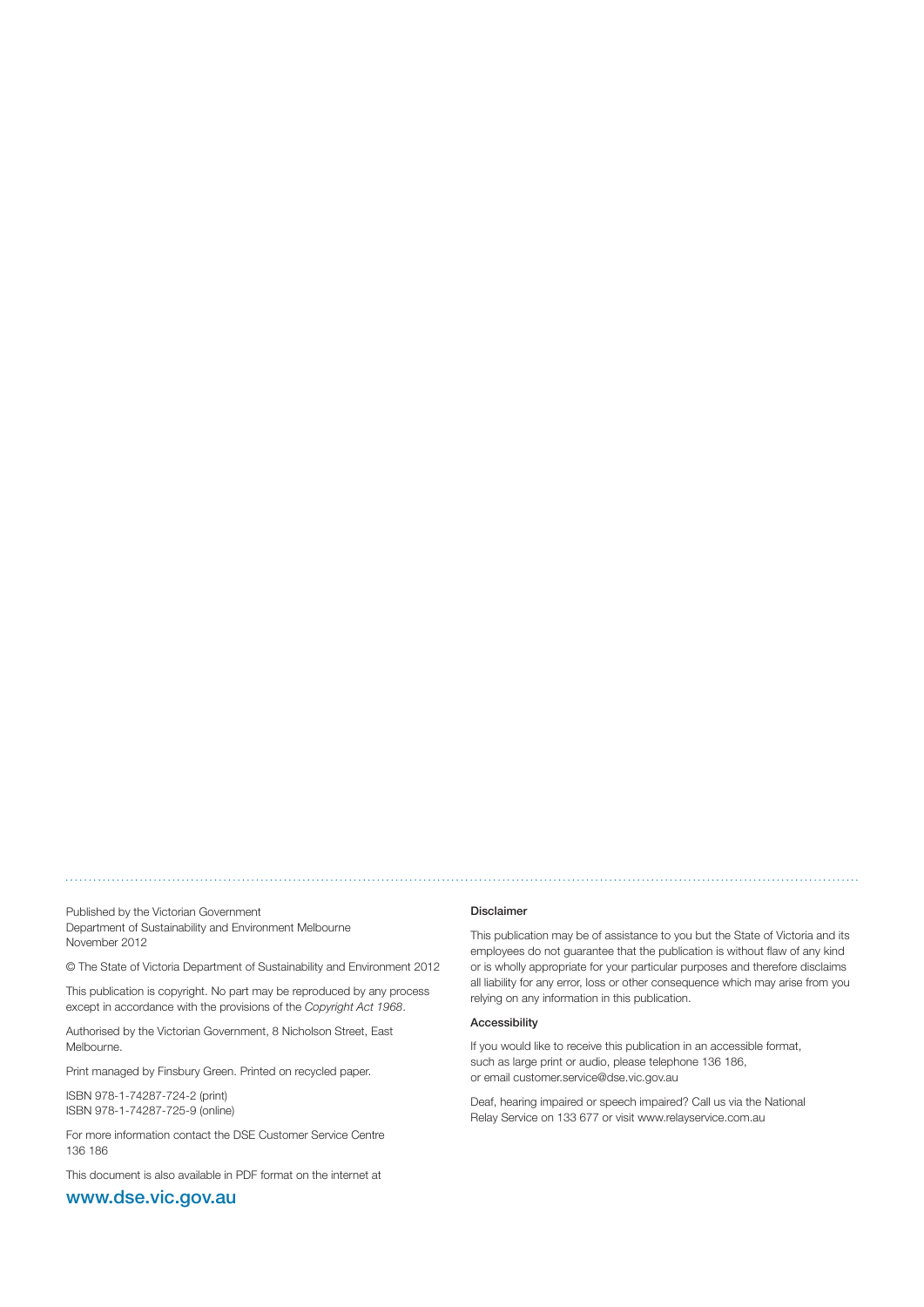### Planning permit applications in open, potable water supply catchment areas

As Minister administering the *Water Act 1989*, I issue the following Guidelines to assist water corporations and other referral and responsible authorities in their assessment of planning permit applications for use and development of land within all open, potable water supply catchments in Victoria. These Guidelines have been adopted for the purposes of s.60(1A)(g) of the *Planning and Environment Act 1987*.

Lucel

**Peter Walsh MLA Minister for Water** 

#### Purpose of the Guidelines

The purpose of the Guidelines is to protect the quality of potable water supplies, using a risk based approach, whilst facilitating appropriate development within these catchments.

#### Where do these guidelines apply?

These guidelines apply to all open potable water supply catchments declared to be special water supply catchment areas under Division 2 of Part 4 of the *Catchment and Land Protection Act 1994*. Schedule 5 of the Act lists the special water supply catchment areas declared as at 1994. To find out all current declarations and which special water supply catchment areas are open potable water supply catchments and their location, contact the relevant local water corporation.

#### What is an open, potable water supply catchment?

A potable water supply catchment provides water resources to a reservoir (or water storage) used for domestic water supply purposes<sup>1</sup>. There are two types of potable water supply catchments. An 'open' catchment is where part or all of the catchment area is in private ownership and access to the catchment is unrestricted. A 'closed' catchment means that the whole of the catchment area is publicly owned and public access is prohibited.

Water corporations may influence development and land use through the strategic and statutory planning process, as they do not have direct control over land in open, potable water supply catchments. However, because of the risks to public health, all use and development should be sited and managed to protect the quality of water collected from the catchment.

Most water supply catchment areas have a long history of regulation aimed to protect public health by maintaining acceptable levels of water quality flowing into, and stored in, the water storage. This has protected communities from waterborne diseases and the need for excessive chemical treatment.

All land users within catchments need to be aware of the potential effect of their activities on water quality. Residential development and agriculture particularly have the potential to impact adversely on water quality through the discharge of contaminated run-off and wastes, nutrient contributions or sediment to waterways. These key sources of pollutants present different levels of risk to catchments and are the focus of these guidelines.

1 The catchment and/or reservoir or water storage may also be used for irrigation purposes.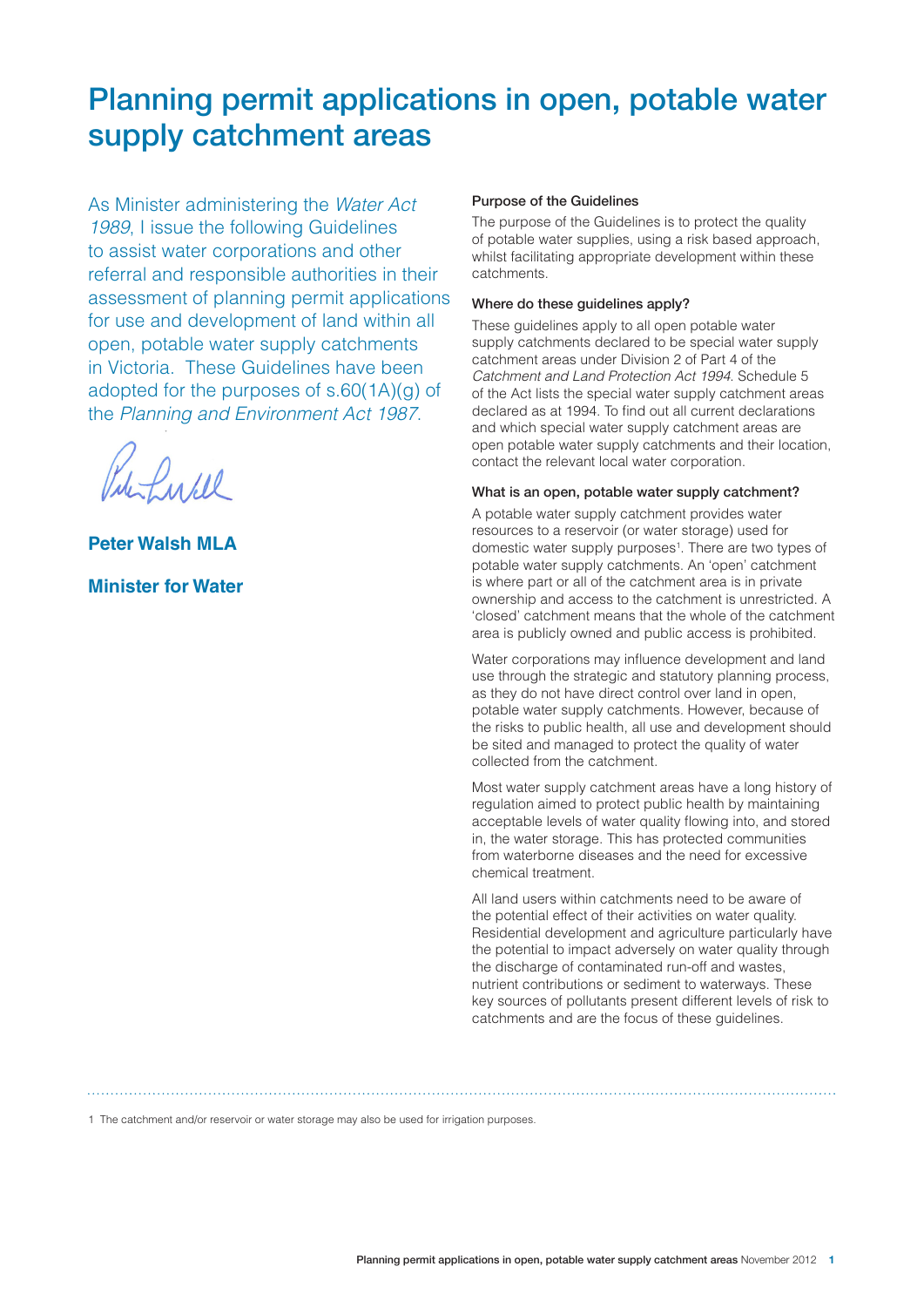

#### What State planning and environmental policy applies to open, potable water supply catchment areas?

The importance of water quality and water catchments is specifically addressed in Clause 14.02 in the State Planning Policy Framework in all planning schemes. In this clause it is State planning policy to:

- Protect reservoirs, water mains and local storage facilities from potential contamination.
- Ensure that land use activities potentially discharging contaminated runoff or wastes to waterways are sited and managed to minimise such discharges and to protect the quality of surface water and groundwater resources, rivers, streams, wetlands, estuaries and marine environments.
- Discourage incompatible land use activities in areas subject to flooding, severe soil degradation, groundwater salinity or geotechnical hazards where the land cannot be sustainably managed to ensure minimum impact on downstream water quality or flow volumes.

 Clause 19.03 of the State Planning Policy Framework adopts the strategy:

• Ensure water quality in water supply catchments is protected from possible contamination by urban, industrial and agricultural land uses.

Section 53M of the *Environment Protection Act 1970* provides that a municipal council must refuse a permit if a proposed onsite waste water/septic tank system is contrary to any State environment protection policy or waste management policy. The State Environment Protection Policy (Waters of Victoria) (**SEPP**) adopts the precautionary principle as a principle that should guide decisions about the protection and management of Victoria's surface waters when considering a permit for a septic tank system. Clause 32 of the SEPP specifies EPA's expectations in relation to on-site domestic wastewater management, and the EPA provides further guidance in relation to onsite treatment systems (EPA Publication 891, Code of Practice – Onsite Waste Water Management, as updated or replaced).

The proper application of the precautionary principle requires consideration of the cumulative risk of the adverse impact of onsite waste water/ septic tank systems on water quality, in open potable water supply catchments, resulting from increased dwelling density.

The importance of water catchments is also reflected in the special area plans prepared by Catchment Management Authorities, under Division 2 of Part 4 of the *Catchment and Land Protection Act 1994*. These plans assess the land and water resources of catchments in a region and identify objectives and strategies for improving the quality of those resources; they are also able to direct land use activities in a catchment. It is State Planning Policy (Clause 14.02-1) that planning authorities must have regard to relevant aspects of:

- any regional catchment strategies approved under the *Catchment and Land Protection Act 1994* and any associated implementation plan or strategy, including any regional river health and wetland strategies;
- any special area plans prepared under the *Heritage Rivers Act 1992* and approved under the *Catchment and Land Protection Act 1994*; and
- these Guidelines.

For information about any special area or catchment management plans that have been prepared for catchments in your region, contact the regional office of the relevant catchment management authority.

Water corporations, in consultation with other stakeholders, may also prepare a water Catchment Policy, water catchment risk assessment or similar project to address land use planning issues and the cumulative impact of onsite waste water/septic tank systems in a catchment area (Catchment Policy).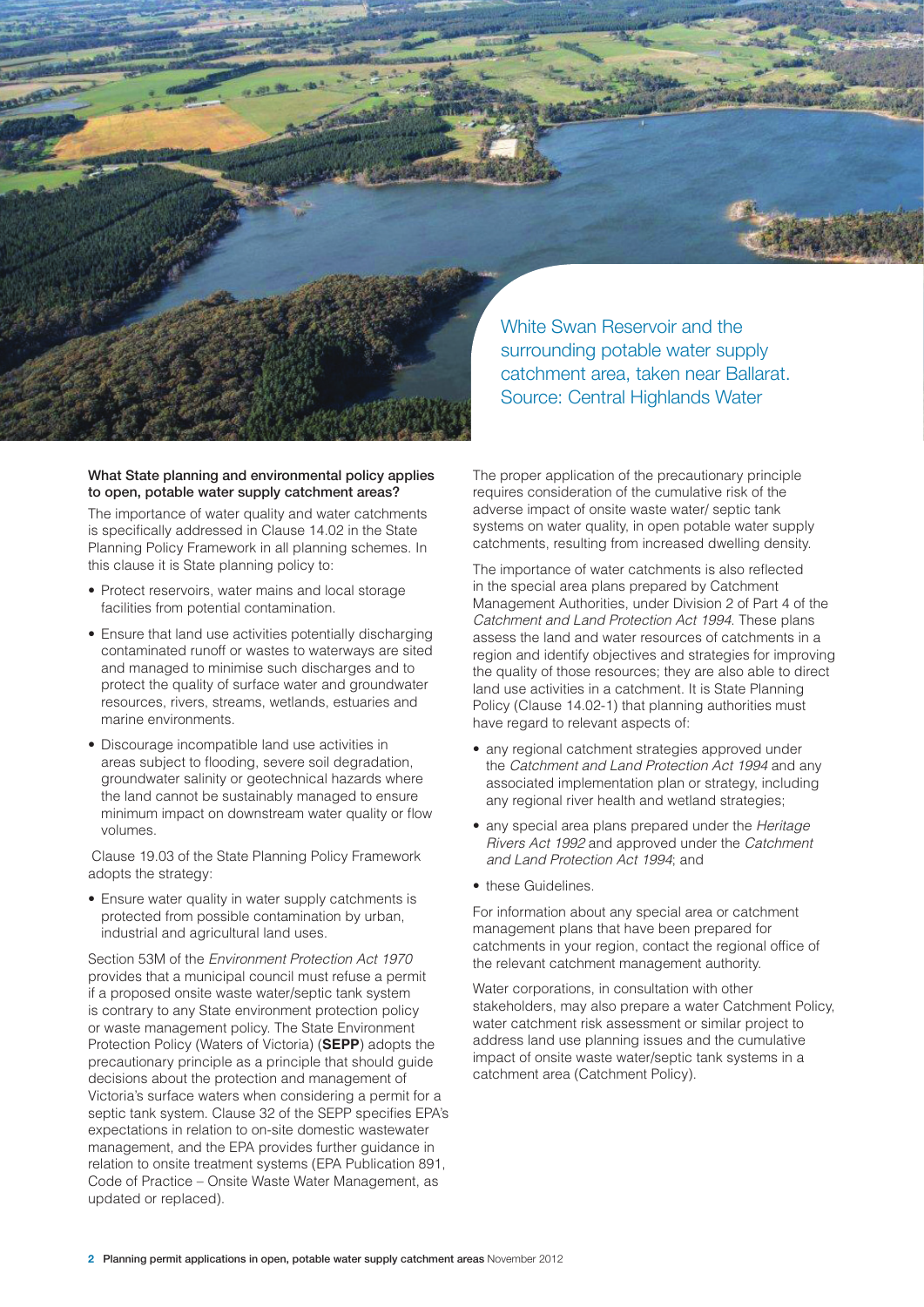These policies can assist in:

- • guiding appropriate land use and development within a catchment area, including the location of and conditions on particular land use and development: and
- Determining the areas where Domestic Wastewater Management of existing systems requires additional focus due to the existence of onsite wastewater systems.

Through strategic land use planning and with reference to special area plans and Catchment Polices, areas and causes of greatest risk can be identified and risk based management responses determined.

### The guidelines

Each of these guidelines must be addressed where a planning permit is required to use land for a dwelling or to subdivide land.

#### Guideline 1: Density of dwellings

Where a planning permit is required to use land for a dwelling or to subdivide land or where a planning permit to develop land is required pursuant to a schedule to the Environmental Significance Overlay that has catchment or water quality protection as an objective:

- the density of dwellings should be no greater than one dwelling per 40 hectares (1:40 ha); and
- each lot created in the subdivision should be at least 40 hectares in area.

This does not apply where:

#### Category 1

A planning permit is not required to use land for a dwelling, to subdivide land or to develop land pursuant to a schedule to the Environmental Significance Overlay that has catchment or water quality protection as an objective.

#### Category 2

A permit is required to use land for a dwelling, to subdivide land or to develop land pursuant to a schedule to the Environmental Significance Overlay that has catchment and water quality protection as an objective but the proposed development will be connected to reticulated sewerage.

#### Category 3

A Catchment Policy has been prepared for the catchment and endorsed by the relevant water corporation following consultation with relevant local governments, government agencies and affected persons. The proposed development must be consistent with the Catchment Policy. Or,

#### The water corporation will consider allowing a higher density of development than would otherwise be permitted by Guideline 1 where:

#### Category 4

All of the following conditions are met:

- the minimum lot size area specified in the zone for subdivision is met in respect of each lot;
- the water corporation is satisfied that the relevant Council has prepared, adopted and is implementing a Domestic Wastewater Management Plan (**DWMP**) in accordance with the DWMP Requirements; and
- the proposal does not present an unacceptable risk to the catchment having regard to:
	- » the proximity and connectivity of the proposal site to a waterway or a potable water supply source (including reservoir);
	- » the existing condition of the catchment and evidence of unacceptable water quality impacts
	- » the quality of the soil;
	- » the slope of the land;
	- » the link between the proposal and the use of the land for a productive agricultural purpose;
	- » the existing lot and dwelling pattern in the vicinity of site;
	- » any site remediation and/or improvement works that form part of the application; and
	- » the intensity or size of the development or use proposed and the amount of run-off that is likely to be generated.

Note: this requires analysis in addition to a land capability assessment required pursuant to Guideline 2.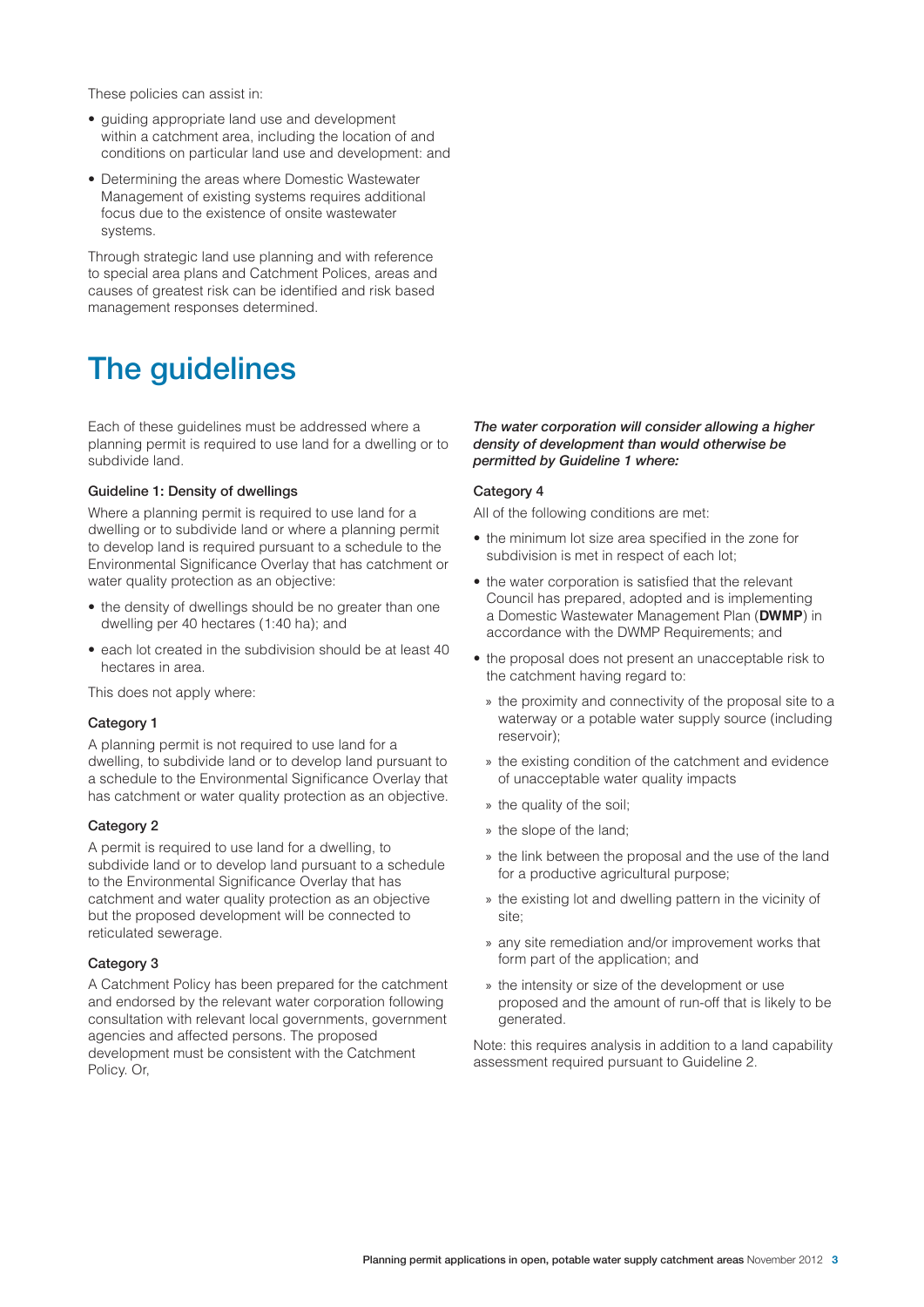### Domestic Wastewater Management Plan **Requirements**

A DWMP will be considered an acceptable basis for a relaxation of Guideline 1 (as set out above) where the following requirements in relation to the DWMP are satisfied.

These requirements incorporate and build upon (but do not displace) Council responsibilities for developing DWMPs as set out in clause 32(2)(e) of the SEPP.

The DWMP must be prepared or reviewed in consultation with all relevant stakeholders including:

- other local governments with which catchment/s are shared;
- EPA: and
- local water corporation/s.

The DWMP must comprise a strategy, including timelines and priorities, to:

- prevent discharge of wastewater beyond property boundaries; and
- • prevent individual and cumulative impacts on groundwater and surface water beneficial uses.

The DWMP must provide for:

- the effective monitoring of the condition and management of onsite treatment systems, including but not limited to compliance by permit holders with permit conditions and the Code;
- the results of monitoring being provided to stakeholders as agreed by the relevant stakeholders;
- enforcement action where non-compliance is identified;
- a process of review and updating (if necessary) of the DWMP every 5 years;
- independent audit by an accredited auditor (water corporation approved) of implementation of the DWMP, including of monitoring and enforcement, every 3 years;
- the results of audit being provided to stakeholders as soon as possible after the relevant assessment; and
- councils are required to demonstrate that suitable resourcing for implementation, including monitoring, enforcement, review and audit, is in place.

#### Guideline 2: Effluent disposal and septic tank system maintenance

The *Environment Protection Act 1970*, the SEPP, EPA Publication 891, *Code of Practice – Onsite Waste Water Management* (as updated or replaced), and other EPA publications and Australian standards regulate and guide the accreditation, installation and management of onsite treatment systems for the collection, treatment and disposal or reuse of wastewater.

Any application for a planning permit must demonstrate that a proposed use, development or subdivision of land to which these Guidelines apply will comply with all applicable laws and guidelines, including the need to obtain a Council permit under the *Environment Protection Act 1970* for the installation of an onsite wastewater management system and associated systems.

#### Guideline 3: Vegetated corridors and buffer zones along waterways

Planning and responsible authorities should encourage the retention of natural drainage corridors with vegetated buffer zones at least 30 metres wide along waterways. This will maintain the natural drainage function, minimise erosion of stream banks and verges and reduce polluted surface run-off from adjacent land uses.

#### Guideline 4: Buildings and works

Buildings and works (including such things as land forming and levee bank construction) should not be permitted to be located on effluent disposal areas, to retain full soil absorption and evaporation capabilities, and should be setback at least 30 metres from waterways to minimise erosion and sediment, nutrient and salinityrelated impacts.

Appropriate measures should be used to restrict sediment discharges from construction sites in accordance with *Construction Techniques for Sediment Pollution Control, Environment Protection Authority, 1991 and Environmental Guidelines for Major Construction Sites, Environment Protection Authority, 1995.* 

#### Guideline 5: Agricultural activities

To prevent the pollution of waterways and damage to streamside vegetation (which contributes to bed and bank stability and filters overland flows entering the stream), stock access to waterways should be minimised.

Stocking rates should take into account the capabilities of the land to sustain grazing and the potential impact of overstocking on the catchment.

Reductions in agricultural and veterinary chemicals runoff should be encouraged by improved management of rates and frequencies of application.

The inappropriate disposal of fuel and fuel containers, the disposal of dead animals, the treatment and disposal of effluent from intensive agricultural industries, and the delivery and storage of chemicals are some of the other agricultural activities which can pose a risk to water quality. Intensive animal industry is a scheduled (regulated) activity under the Environment Protection (Scheduled Premises and Exemptions) Regulations 2007.

If a property owner proposes to build a farm dam for commercial or irrigation purposes in an open, potable water catchment, an application for a licence must be made under Section 51 of the *Water Act 1989*. The application for a licence must be made to the relevant Rural Water Corporation.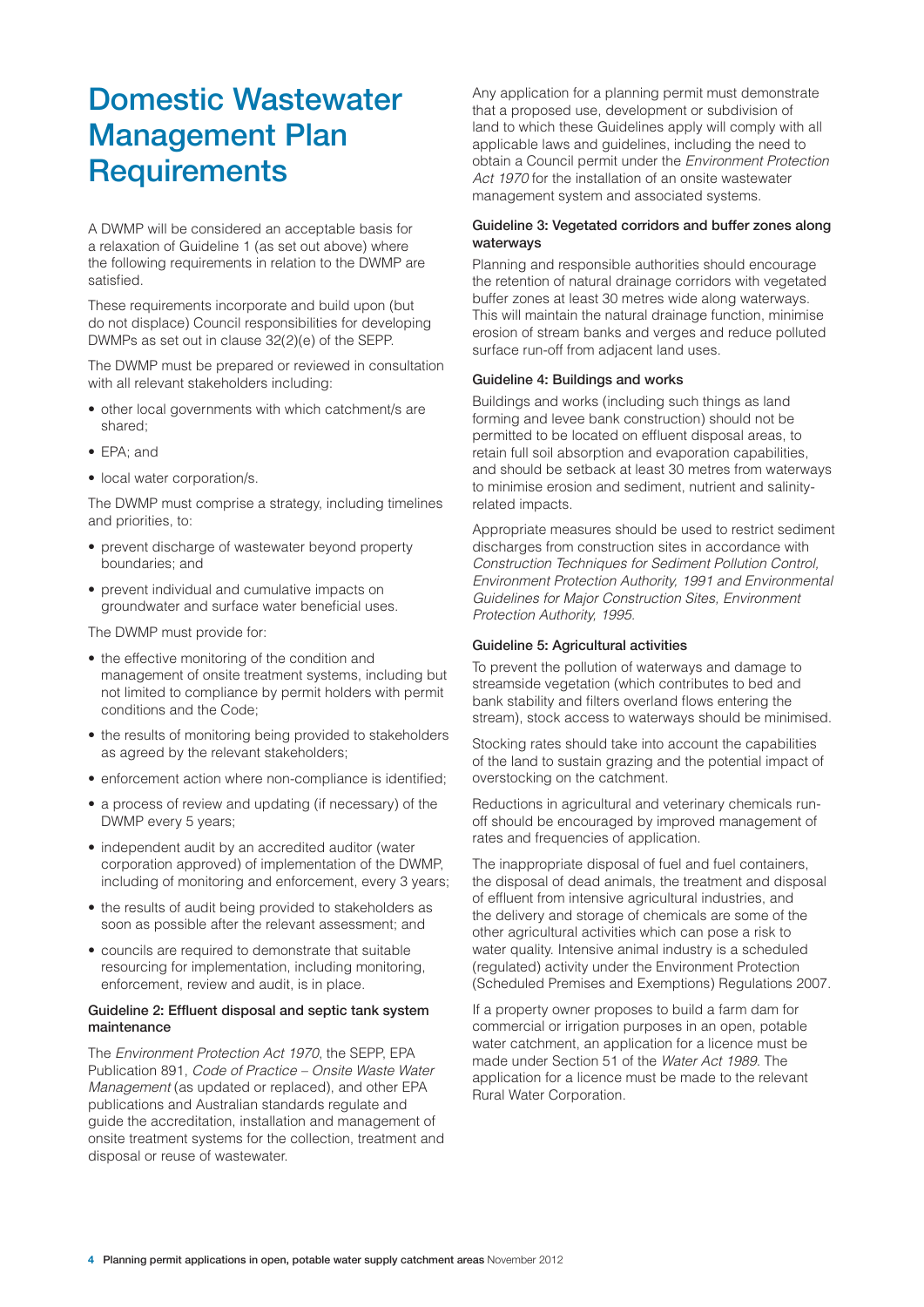| Kind of application                                                                                                                                                                                                                                                                                                                                                                                                                                                      | Referral authority                                                                                                                                                                                                                                                                                                                                                                                            |
|--------------------------------------------------------------------------------------------------------------------------------------------------------------------------------------------------------------------------------------------------------------------------------------------------------------------------------------------------------------------------------------------------------------------------------------------------------------------------|---------------------------------------------------------------------------------------------------------------------------------------------------------------------------------------------------------------------------------------------------------------------------------------------------------------------------------------------------------------------------------------------------------------|
| To use or develop land for a cattle feedlot.                                                                                                                                                                                                                                                                                                                                                                                                                             | Minister for Agriculture.<br>If the site is located within a special water supply<br>catchment area under the Catchment and Land<br>Protection Act 1994, the relevant water corporation under<br>the Water Act 1989 and the Secretary to the Department<br>administering the Catchment and Land Protection Act<br>1994.<br>If the number of cattle is 5,000 or more, the Environment<br>Protection Authority. |
| To use, subdivide or consolidate land, to construct<br>a building or to construct or carry out works, or to<br>demolish a buildings or works that are within a Special<br>Water Supply Catchment Area listed in Schedule 5 of<br>the Catchment and Land Protection Act 1994 and which<br>provides water to a domestic water supply.<br>This does not apply to an application for a sign, fence,<br>roadworks or unenclosed building or works ancillary to a<br>dwelling. | The relevant water board or water supply.<br>Authority (referred to as "water corporation" throughout<br>these Guidelines).                                                                                                                                                                                                                                                                                   |
| To use or develop land for extractive industry<br>in Special Areas declared under s.27 of the<br>Catchment and Land Protection Act 1994.                                                                                                                                                                                                                                                                                                                                 | Secretary to the Department administering the<br>Catchment and Land Protection Act 1994                                                                                                                                                                                                                                                                                                                       |

Other provisions of the planning scheme may also require referrals for other reasons.